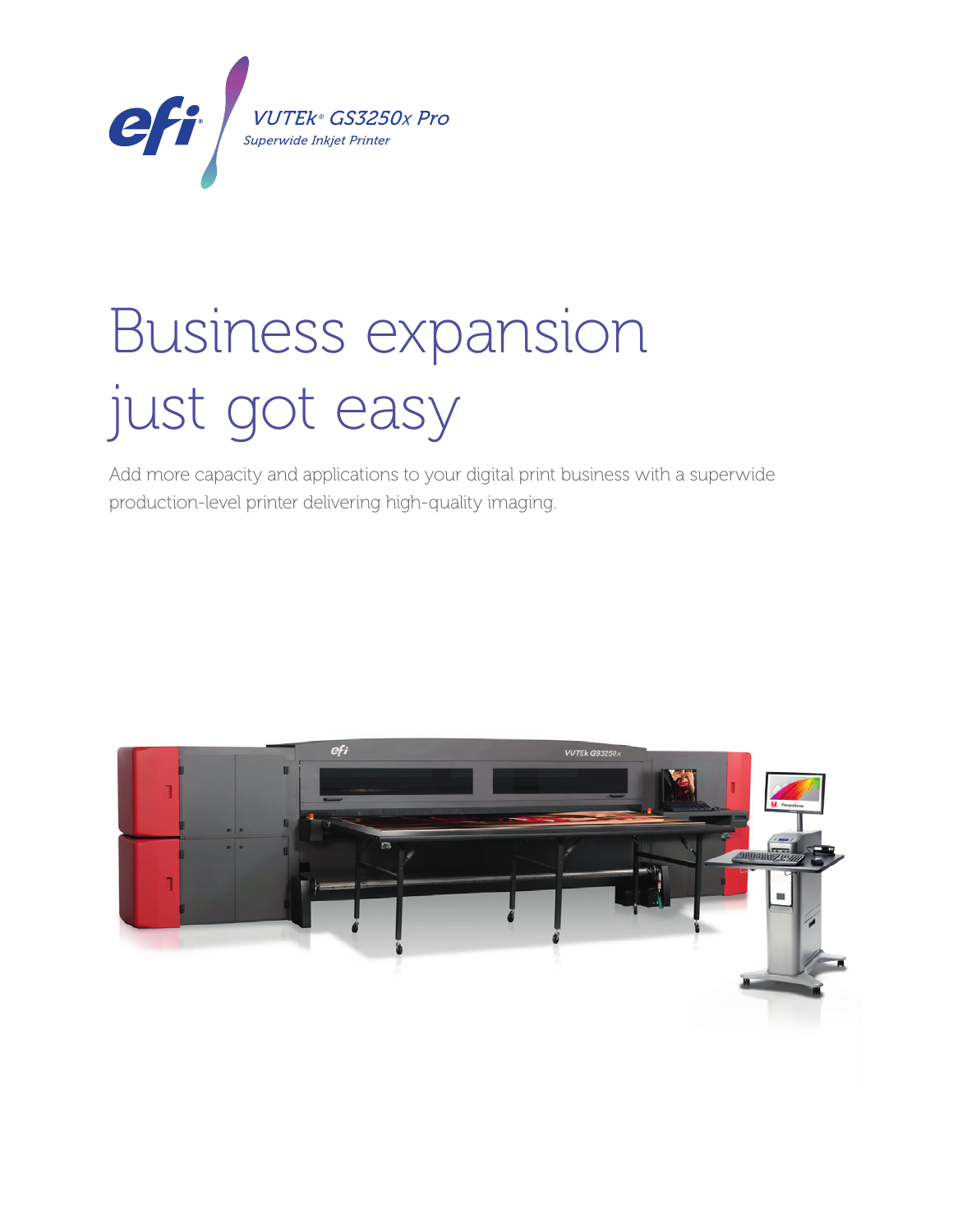The 3.2-meter EFI<sup>™</sup> VUTEk® GS3250x Pro flatbed/roll-fed UV printer combines photorealistic print quality with high production speeds, making it ideal for print shops with tight deadlines and customers with demanding quality standards. Replace multiple lower productivity printers or add it as a complementary piece of equipment to increase current printing capacity with a larger range of direct-to-substrate printing. Choose one of our thermoforming ink sets and transform your thermoforming business with direct-to-substrate printing.

### *At a glance*

- Eight-color and Fast- $4^{\mathbb{M}}$  capabilities in one printer with white for photorealistic quality at production speeds
- Dual resolution, grayscale technology with 600 dpi or 1000 dpi for high-definition POP graphics that set you ahead of your competition, with better ink utilization and lower costs per print
- Single-pass, multi-layer, and white ink printing for a whole new range of creative applications
- Production-level speeds up to 2,400 ft<sup>2</sup> (223 m<sup>2</sup>) in less floor space to meet tight deadlines and higher volume work
- Continuous print productivity up to  $60 4$  ft x 8 ft (1.2 m x 2.4 m) boards per hour
- Direct print to a variety of rigid and flexible substrates, eliminating mounting and lamination of flexible materials for rigid applications
- A choice of ink sets<sup>1</sup>:
- EFI VUTEk GS-Standard series ink for a wide range of applications requiring more flexibility on a wide range of rigid and flexible substrates
- EFI VUTEk GS-3M™ Premium series ink for a wide range of applications requiring the 3M MCS<sup>TM</sup> warranty<sup>2</sup>
- EFI VUTEk GS-TF series ink for extreme elongation thermoforming applications
- EFI VUTEk GS-CF series ink for deep-draw thermoforming applications
- EFI Fiery® proServer Premium with Fiery XF production RIP and color-management workflow for increased productivity and efficiency while extending your color quality and proofing capability
- Bidirectional communication capability between the Fiery XF RIP and printer increases workflow efficiencies and job data collection and enables seamless integration with EFI web-to-print and MIS/ERP solutions with native JDF connectivity
- Enhanced Service Program (ESP) warranty for your printer, Fiery proServer hardware, and Fiery XF software

<sup>1</sup>The EFI VUTEk GS-3M Premium and EFI VUTEk GS-TF and GS-CF series inks are NOT top loadable and require a simple change-over kit to move from one ink set to the other. The EFI VUTEk GS-TF and GS-CF inks ARE top loadable on one another.

<sup>2</sup>The 3M MCS warranty backs graphics printed with 3M co-branded ink and select 3M flexible media, printed and applied according to 3M product and instruction bulletins. See www.3Mgraphics.com/warranties to register and for more details.



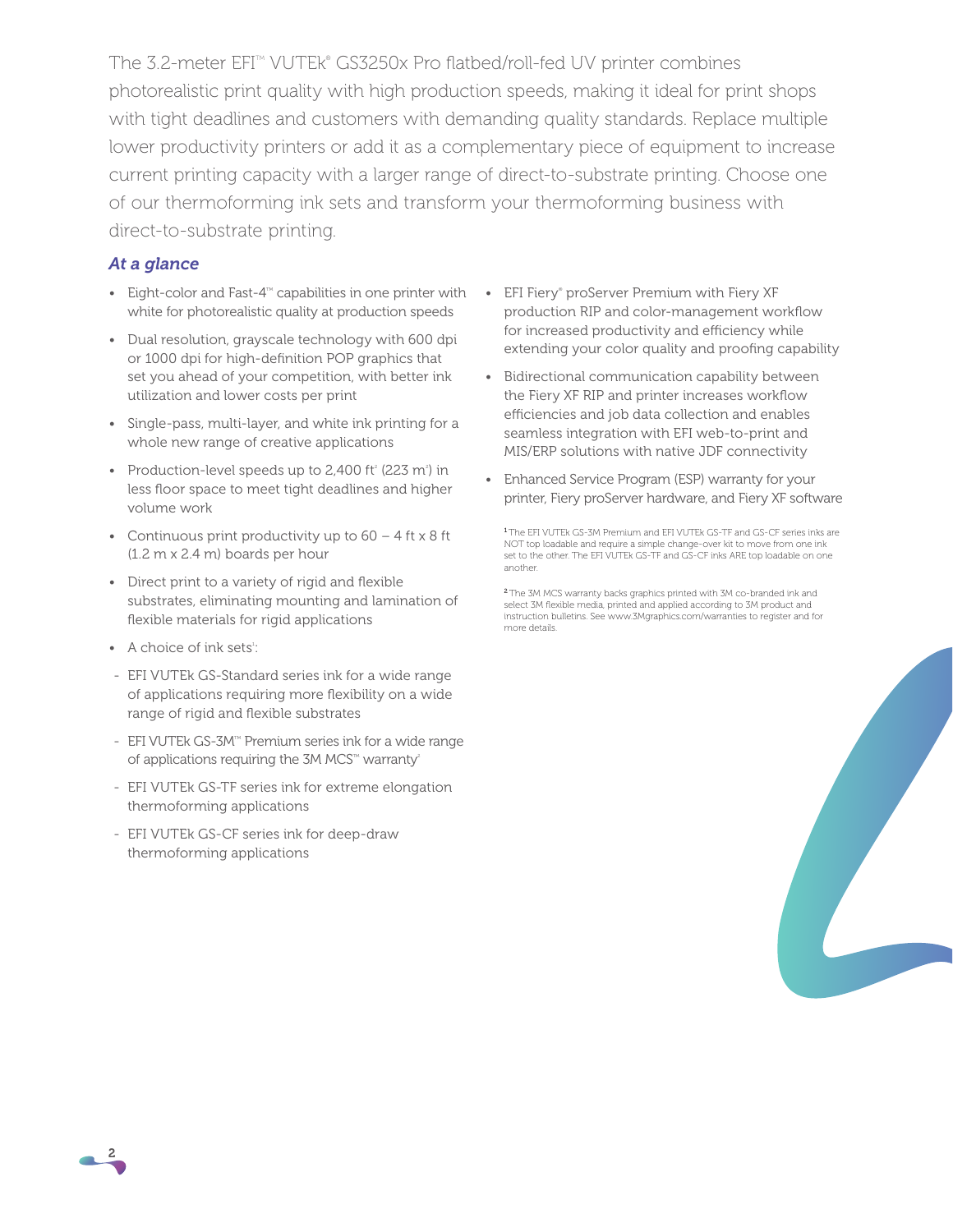# *Stretch your imagination, capabilities, and bottom line with direct-to-substrate thermoforming printing*

Imagine all the profitable opportunities with high-impact 3D graphics and custom thermoforming jobs. Graphics printed with EFI thermoforming inks are ideal for high-elongation thermoforming applications, such as outdoor signage, POP signs and displays, day/night backlit signs, promotional products, beverage lights and signs, vending and gaming panels, and much more.

- Image direct to substrate prior to forming with digital UV and eliminate screen printing setup costs or hand painting and vinyl lettering process steps
- Prints direct to a wide range of thermoformable plastics

# *EFI VUTEk GS-TF series ink*

- Superior elongation characteristics for deep draw thermoforming while maintaining opacity on various plastics, including PETG, acrylic, polycarbonate, polystyrene, PVC, and more
- Withstands heat forming and cutting without cracking, chipping, or loss of adhesion
- Resists water and moisture for durable, lasting images
- Offers an extended color gamut and ensures maximum reliability and performance with your VUTEk system

• Eliminates costly and time-consuming screen or hand painting processes or pre-printing and laminating to formable plastics

# *EFI VUTEk GS-CF series ink*

- Ink with good elongation for gentle thermoforming without blocking or smudging that is suitable for all common commercial graphic media types
- Great release on smooth and porous mold materials (plywood, MDF, and resins used for drape-formed backlit signage applications) and strong adhesion qualities even on difficult media types such as corrugated plastics, acrylic, and coated metals